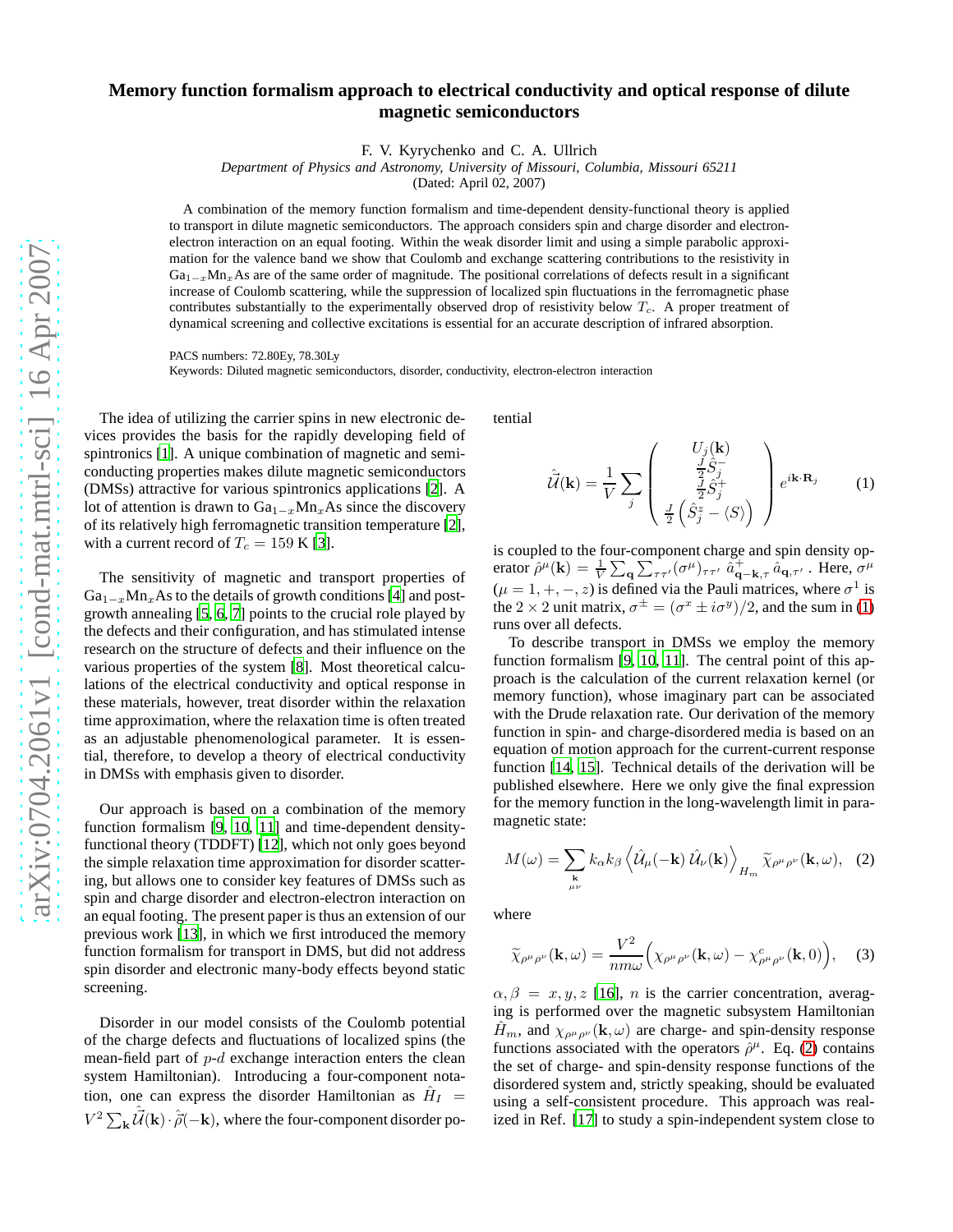

<span id="page-1-2"></span>FIG. 1: Charge and spin relaxation rates for random and correlated impurities in Ga<sub>0.95</sub>Mn<sub>0.05</sub>As. See text for details.

the metal-insulator transition. In our case, however, we assume that the disorder is weak enough so we can approximate  $\chi_{\rho^{\mu}\rho^{\nu}}(\mathbf{k},\omega)$  by their clean (disorder-free) system counterparts  $\chi^c_{\rho^\mu \rho^\nu}(\mathbf{k},\omega).$ 

The form of the disorder potential [\(1\)](#page-0-0) allows us to separate in Eq. [\(2\)](#page-0-1) contributions from charge and spin disorder  $M(\omega) = \tau_n^{-1} + \tau_s^{-1}$  with

<span id="page-1-0"></span>
$$
\frac{1}{\tau_n(\omega)} = \sum_{\mathbf{k}} k_{\alpha} k_{\beta} \left| \hat{\mathcal{U}}_1(\mathbf{k}) \right|^2 \widetilde{\chi}_{\rho^1 \rho^1}(\mathbf{k}, \omega), \tag{4}
$$

and

<span id="page-1-1"></span>
$$
\frac{1}{\tau_s(\omega)} = \sum_{\substack{\mathbf{k} \\ \mu\nu = +,-,\mathbf{z}}} k_{\alpha} k_{\beta} \left\langle \hat{\mathcal{U}}_{\mu}(-\mathbf{k}) \hat{\mathcal{U}}_{\nu}(\mathbf{k}) \right\rangle_{H_m} \widetilde{\chi}_{\rho^{\mu} \rho^{\nu}}(\mathbf{k},\omega).
$$
\n(5)

The imaginary parts of Eqs. [\(4\)](#page-1-0) and [\(5\)](#page-1-1) represent the charge and spin relaxation rates, which depend on frequency and, in general, on momentum. Calculations of the charge and spin relaxation rates have been performed for the case of  $Ga<sub>0.95</sub>Mn<sub>0.05</sub>As, assuming for simplicity parabolic disper$ sion for holes. The material parameters used are: heavy hole effective mass  $m = 0.5 m_0$ , dielectric constant  $\varepsilon = 13$ , and exchange constant  $VJ = 55 \,\text{meV} \,\text{nm}^3$ , which corresponds to the widely used DMS p-d exchange constant  $N_0\beta = 1.2$  eV [\[18](#page-3-17)].

Most theoretical models for transport in DMSs assume random defect distributions. Monte-Carlo simulations of Timm *et al.* [\[19\]](#page-3-18), however, have shown that, driven by the Coulomb attraction, donor and acceptor defects in  $Ga_{1-x}Mn_xAs$  tend to form clusters. The main effect of such a clustering is *ionic* screening of the disorder Coulomb potential, which has been shown to be necessary to correctly reproduce the band gap, metal-insulator transition and shape of the magnetization curve. But the correlation of defect positions also gives rise

to a momentum dependent impurity structure factor. We here account for both effects.

We consider systems with two types of defects, manganese ions in substitutional ( $Mn_{Ga}$ ) and interstitial ( $Mn_I$ ) positions. We treat the former as the acceptor centers that carry localized spins, and the latter as spinless double donors. The donoracceptor cross term in Eq. [\(4\)](#page-1-0) accounts for ionic screening.

Correlation in the defects positions gives rise to a set of impurity structure factors in the product of the charge components of the disorder potential in Eq. [\(4\)](#page-1-0):

$$
\hat{\mathcal{U}}_1^i(\mathbf{k}) \,\hat{\mathcal{U}}_1^{i'}(-\mathbf{k}) = U_1^i(\mathbf{k}) U_1^{i'}(-\mathbf{k}) \frac{n_i}{V} \,\mathcal{S}_{ii'}(\mathbf{k}).\tag{6}
$$

Here, the structure factors can be expressed through the corresponding pair distribution functions  $P_{ii'}$ ,

$$
S_{ii'}(\mathbf{k}) = \delta_{ii'} + \frac{n_{i'}V}{\Omega_0} \int_V P_{ii'}(R) \cos(\mathbf{k} \cdot \mathbf{R}) d\mathbf{R}, \qquad (7)
$$

where i, i' label acceptors and donors and  $\Omega_0$  is the elementary cell volume. We use a simple model expression for  $P_{ii'}$  (for details, see [\[13\]](#page-3-12)), with parameters consistent with the Monte Carlo simulations of Ref. [\[19\]](#page-3-18).

Positional correlations alone, however, are not sufficient to affect the spin relaxation rate [\(5\)](#page-1-1), orientational correlations of the spin fluctuations are also necessary. To account for these, we considered interacting spins described by the Heisenberg Hamiltonian  $\hat{H}_m = -\frac{1}{2} \sum_{j \neq j'} J_{jj'} \hat{\mathbf{S}}_j \cdot \hat{\mathbf{S}}_{j'}$  and use a high temperature expansion to obtain the following expression for the product of the spin components of the disorder potential in Eq. [\(5\)](#page-1-1):

$$
\left\langle \hat{\mathcal{U}}_{\mu}(\mathbf{k}) \hat{\mathcal{U}}_{\nu}(-\mathbf{k}) \right\rangle_{H_{m}} = \delta_{\mu\nu} \frac{J^{2}}{4} \frac{S_{\text{Mn}}(S_{\text{Mn}}+1)}{3} \frac{n_{i}}{V} \mathcal{S}_{s}(\mathbf{k}),
$$
\n(8)

where  $\mu, \nu = x, y, z$  and the spin structure factor  $S_s(\mathbf{k})$  (adjusted for orientational correlations) is

$$
S_s(\mathbf{k}) = 1 + \frac{2S_{\text{Mn}}(S_{\text{Mn}} + 1)}{3N_i} \sum_{j > j'} \frac{J_{jj'}(\mathbf{R}_{jj'})}{k_B T} \cos\left(\mathbf{k} \cdot \mathbf{R}_{jj'}\right). \tag{9}
$$

Here,  $S_{\text{Mn}} = 5/2$  and  $N_i$  are the spin and number of localized moments, and the  $d - d$  exchange constants  $J_{ji'}$  are chosen to reproduce the typical experimental value of  $T_c = 150$  K within the standard mean field approach.

In Fig. [1](#page-1-2) we plot the static ( $\omega = 0$ ) relaxation rates [\(4\)](#page-1-0)-[\(5\)](#page-1-1) calculated for random (dashed lines) and correlated (solid lines) impurities in  $Ga<sub>0.95</sub>Mn<sub>0.05</sub>As$  as a function of the level of compensation. Correlated impurities were modelled by clusters containing 10  $\rm Mn_{Ga}$  with an average concentration  $x_c = 0.1$  of substitutional Mn ions within the cluster. It is seen that the charge and spin contributions to the relaxation rate are of the similar magnitude. The combined effect of ionic screening and impurity structure factor results in a net increase of the charge relaxation rate for correlated impurities for the whole range of compensations. The increase is significant (up to 100%) and is sensitive to the cluster configurations. The latter might be controlled by the post growth annealing. The positional correlation of the scattering centers also leads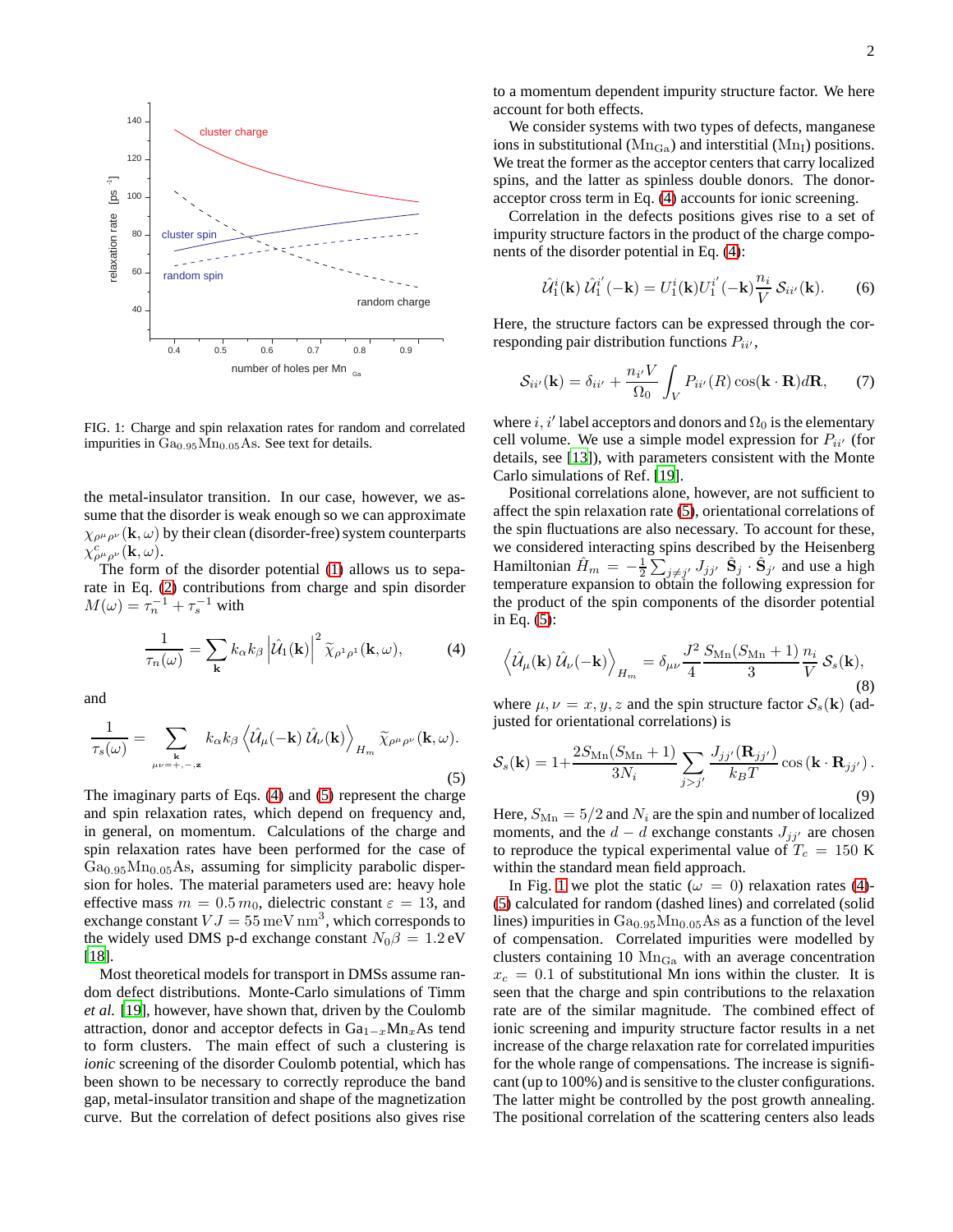

<span id="page-2-0"></span>FIG. 2: Temperature dependence of the charge and spin relaxation rates for  $Ga_{0.95}Mn_{0.05}As$  with  $T_c = 150$  K. Inset: charge relaxation rate, normalized to its value in the paramagnetic state.

to an increase of the spin relaxation rate for interacting spins at room temperature. This effect, however, is smaller than that for charge relaxation.

Magnetic ordering is known to have a strong effect on the transport properties of DMSs [\[20](#page-3-19)]. The resistivity of optimally annealed samples reveals a pronounced maximum at critical temperature and decreases significantly for temperatures below  $T_c$  [\[21\]](#page-3-20). Lopez-Sancho and Brey [\[22\]](#page-3-21) proposed to explain the resistivity change in terms of the variation of the Fermi surface and the transport scattering time when going from the paramagnetic to the ferromagnetic phase. Their model, however, completely neglects the scattering off the fluctuations of localized spins. On the other hand, spin fluctuations are effectively suppressed in the ferromagnetic state. In the fully spin-polarized state scattering takes place only due to the quantum fluctuations of localized spins.

In Fig. [2](#page-2-0) we present the temperature dependence of spin and charge relaxation rates calculated according to Eqs. [\(4\)](#page-1-0) and [\(5\)](#page-1-1) for  $Ga<sub>0.95</sub>Mn<sub>0.05</sub>As with T<sub>c</sub> = 150 K. suppression$ of localized spins fluctuations below  $T_c$  leads to a significant reduction of the spin relaxation rate. Given the comparable magnitudes of charge and spin relaxations, the 70% drop in the latter translates into about 20% reduction in total resistivity, which is consistent with both experimental observations and the calculations of Ref. [\[22](#page-3-21)]. This shows that the spin scattering is clearly not negligible in  $Ga_{1-x}Mn_xAs$ , especially if one considers effects associated with magnetic ordering.

We also determined the variation of the charge scattering rate with temperature, which was discussed in Ref. [\[22\]](#page-3-21). However, we find its magnitude to be much smaller, see the inset in Fig. [\(2\)](#page-2-0). This is most likely due to the fact that in our calculations we used a simple parabolic band and isotropic spin splitting. Nevertheless, it is clear that further work is required to adequately describe both scattering mechanisms and their contributions to the experimentally observed drop in resistiv-



<span id="page-2-2"></span>FIG. 3: Frequency dependence of the charge and spin relaxation rates for  $Ga<sub>0.95</sub>Mn<sub>0.05</sub>As with electron-electron interaction taken into ac$ count within static and dynamic RPA.

ity.

Most previous studies of (magneto)transport in DMS included electronic many-body effects only in the form of static Coulomb screening [\[23,](#page-3-22) [24,](#page-3-23) [25\]](#page-3-24). However, this simplification ignores the role of dynamical many-body effects such as the coupling to plasmon modes. A major advantage of the memory function formalism is that it allows to consider both disorder and electron-electron interaction on equal footing. All carrier many-body effects in Eq. [\(2\)](#page-0-1) including screening, correlations and collective excitations are absorbed in the set of density and spin-density response functions and, in principle, can be accounted for exactly by means of TDDFT [\[12\]](#page-3-11). In the original work by Gross and Kohn [\[26](#page-3-25)], the interacting densitydensity response function of a homogeneous system is shown to be representable as

<span id="page-2-1"></span>
$$
\chi^{-1}(\mathbf{q},\omega) = \chi_0^{-1}(\mathbf{q},\omega) - \frac{4\pi}{q^2} - f_{\rm xc}(\mathbf{q},\omega) ,\qquad (10)
$$

with the exchange-correlation kernels  $f_{\text{xc}}$ .

Coupling to the charge plasmon mode already occurs on the level of dynamic RPA, corresponding to the first two terms on right hand side of Eq. [\(10\)](#page-2-1) generalized for the multicomponent spin-charge density response functions. Fig. [\(3\)](#page-2-2) shows the frequency dependence of charge and spin relaxation rates calculated for  $Ga<sub>0.95</sub>Mn<sub>0.05</sub>As within static and dynamic RPA.$ Coupling to plasmon modes results in a strong enhancement of the charge relaxation rate since it provides an efficient channel to absorb the momentum from impurity scattering.

This approximation, however, does not affect the spin relaxation. To capture collective spin modes one has to go beyond RPA and include exchange and correlation contributions in Eq. [\(10\)](#page-2-1), which can be done in the adiabatic local-density approximation [\[27](#page-3-26)]. However, our single band model does not produce any spin collective mode. In a a more realistic model with multiple valence bands, inter-valence band spin